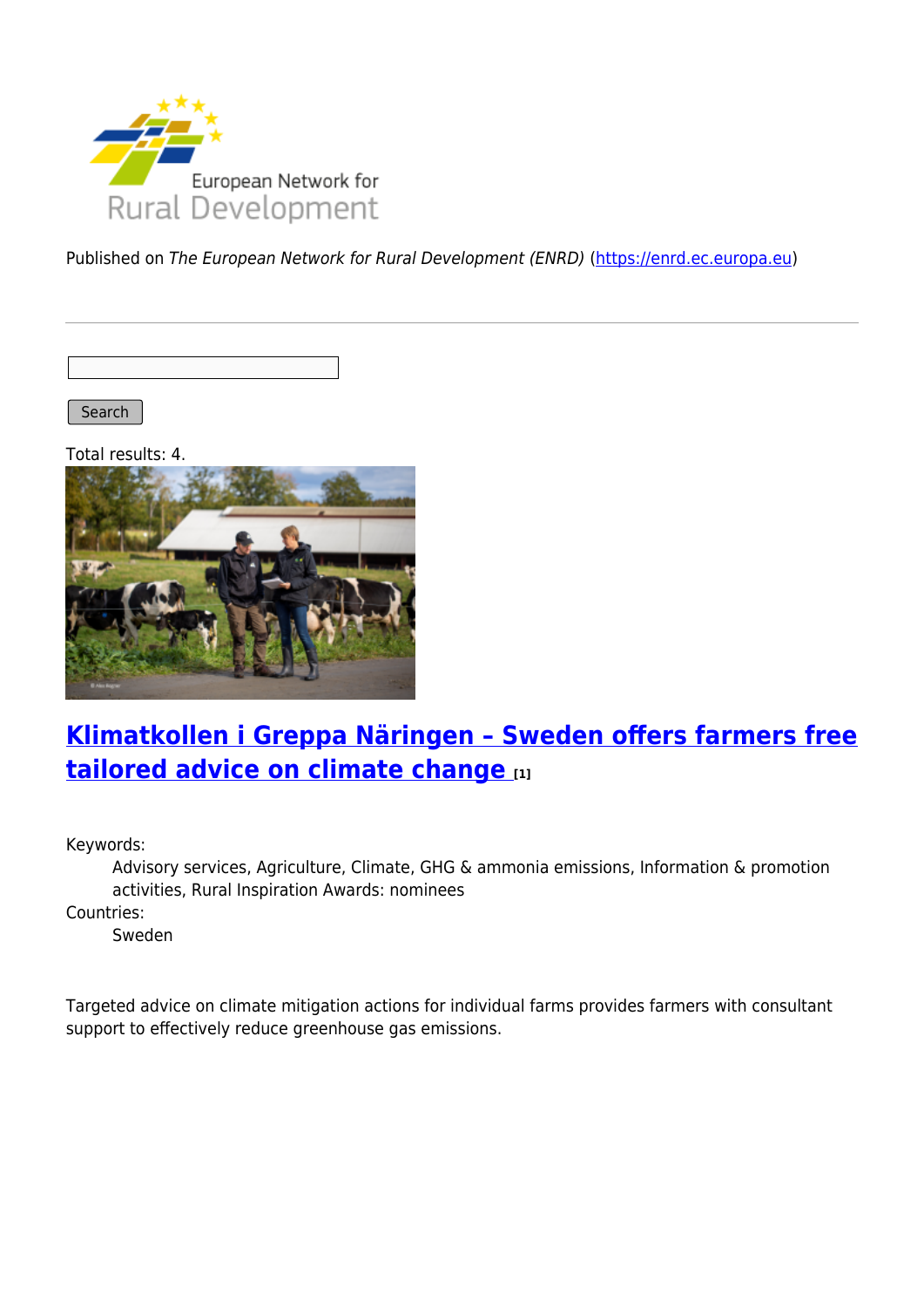

# **[Water management for nature reserve in Western](https://enrd.ec.europa.eu/projects-practice/water-management-nature-reserve-western-langstraat_en) [Langstraat](https://enrd.ec.europa.eu/projects-practice/water-management-nature-reserve-western-langstraat_en) [2]**

Keywords:

Biodiversity, Climate, GHG & ammonia emissions, Nature conservation, Protected areas, Water management

Countries:

The Netherlands

Adjustments to water management and remedial measures help to preserve protected areas and conserve the landscape of the Western Langstraat.



## **[VÅTMARK KYLINGE – Creating a wetland to tackle](https://enrd.ec.europa.eu/projects-practice/vatmark-kylinge-creating-wetland-tackle-eutrophication_en) [eutrophication](https://enrd.ec.europa.eu/projects-practice/vatmark-kylinge-creating-wetland-tackle-eutrophication_en) [3]**

Keywords: Agriculture, Biodiversity, Climate change adaptation, Water management Countries: Sweden